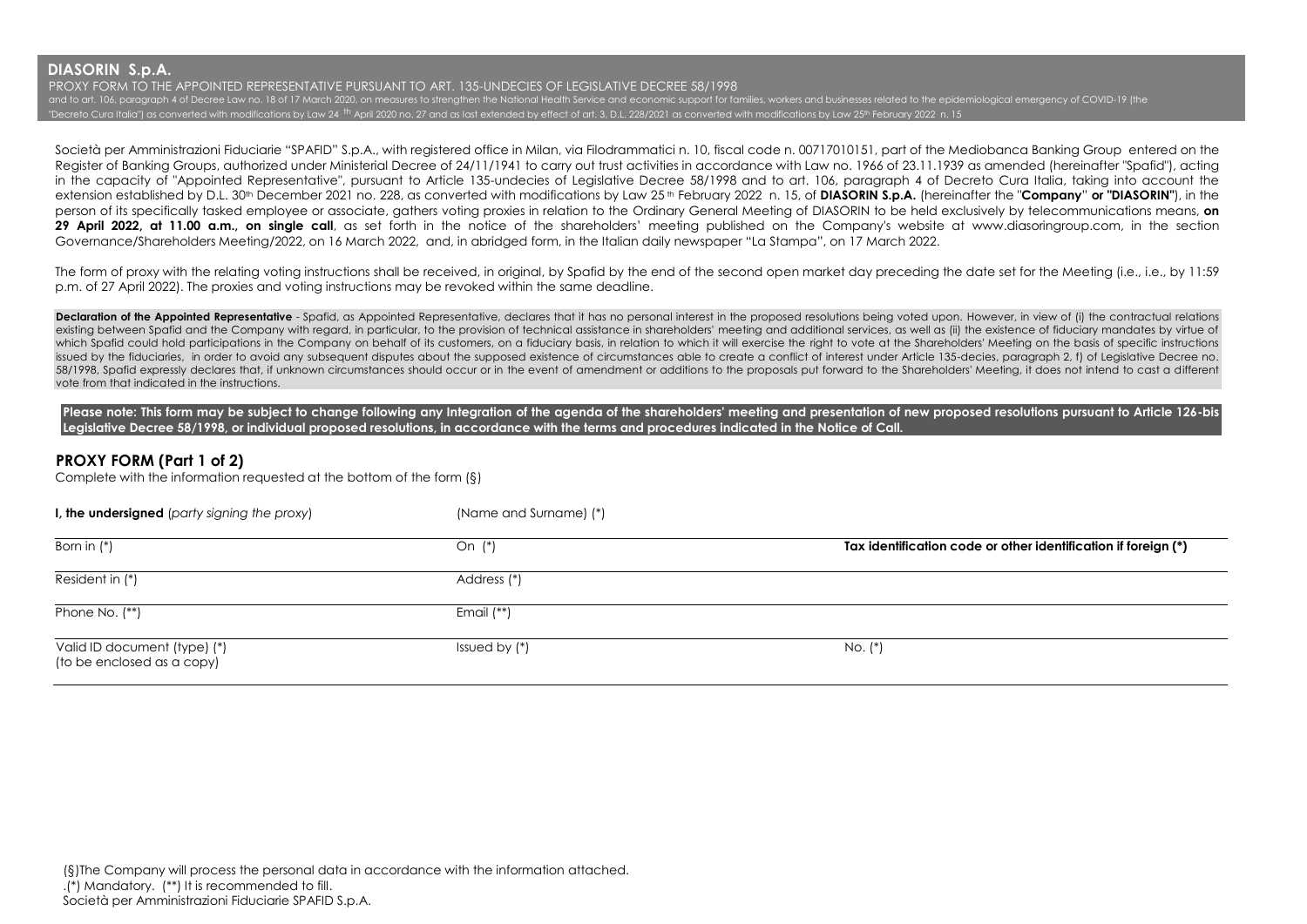PROXY FORM TO THE APPOINTED REPRESENTATIVE PURSUANT TO ART. 135-UNDECIES OF LEGISLATIVE DECREE 58/1998

#### **in quality of** (*tick the box that interests you*) (\*)

| $\Box$ shareholder with the right to vote<br>OR IF DIFFERENT FROM THE SHARE HOLDER                                                                       |                                     |                                                                                                 |                                                                |  |  |  |  |
|----------------------------------------------------------------------------------------------------------------------------------------------------------|-------------------------------------|-------------------------------------------------------------------------------------------------|----------------------------------------------------------------|--|--|--|--|
| $\Box$ legal representative or subject with appropriate representation powers (copy of the documentation of the powers of representation to be enclosed) |                                     |                                                                                                 |                                                                |  |  |  |  |
|                                                                                                                                                          |                                     |                                                                                                 |                                                                |  |  |  |  |
|                                                                                                                                                          |                                     |                                                                                                 |                                                                |  |  |  |  |
|                                                                                                                                                          | Name Surname / Denomination (*)     |                                                                                                 |                                                                |  |  |  |  |
| (complete only if<br>the shareholder is<br>different from the                                                                                            | Born in $(*)$                       | On $(*)$                                                                                        | Tax identification code or other identification if foreign (*) |  |  |  |  |
| proxy signatory)                                                                                                                                         | Registered office / Resident in (*) |                                                                                                 |                                                                |  |  |  |  |
| <b>Related to</b>                                                                                                                                        |                                     |                                                                                                 |                                                                |  |  |  |  |
| $\mathsf{No.}$ (*)                                                                                                                                       |                                     | shares DIASORIN ISIN                                                                            |                                                                |  |  |  |  |
|                                                                                                                                                          |                                     | referred to the communication (pursuant to art. 83-sexies Legislative Decree n. 58/1998) (2) No | Supplied by the intermediary:                                  |  |  |  |  |

(to be filled in with information regarding any further communications relating to deposits)

**DELEGATES SPAFID S.p.A.** to participate and vote in the Shareholders' Meeting indicated above as per the instructions provided below.

### **DECLARES**

**-** that he/she/it is aware that the proxy to the Appointed Representative might contain voting instructions even only in respect of some resolution proposals in the agenda and that in this case,

the vote shall be expressed for the sole proposals in respect of which instructions have been granted;

- to have requested from the custodian the communication for participation in the Meeting as indicated above;

- that there are no reasons for incompatibility or suspension of the exercise of voting rights.

AUTHORIZE Spafid and the Company to the treatment of his/her/its personal data for the purposes and under the terms and conditions specified in the attached information document

←

 *(Place and Date) \* (*Signature) \*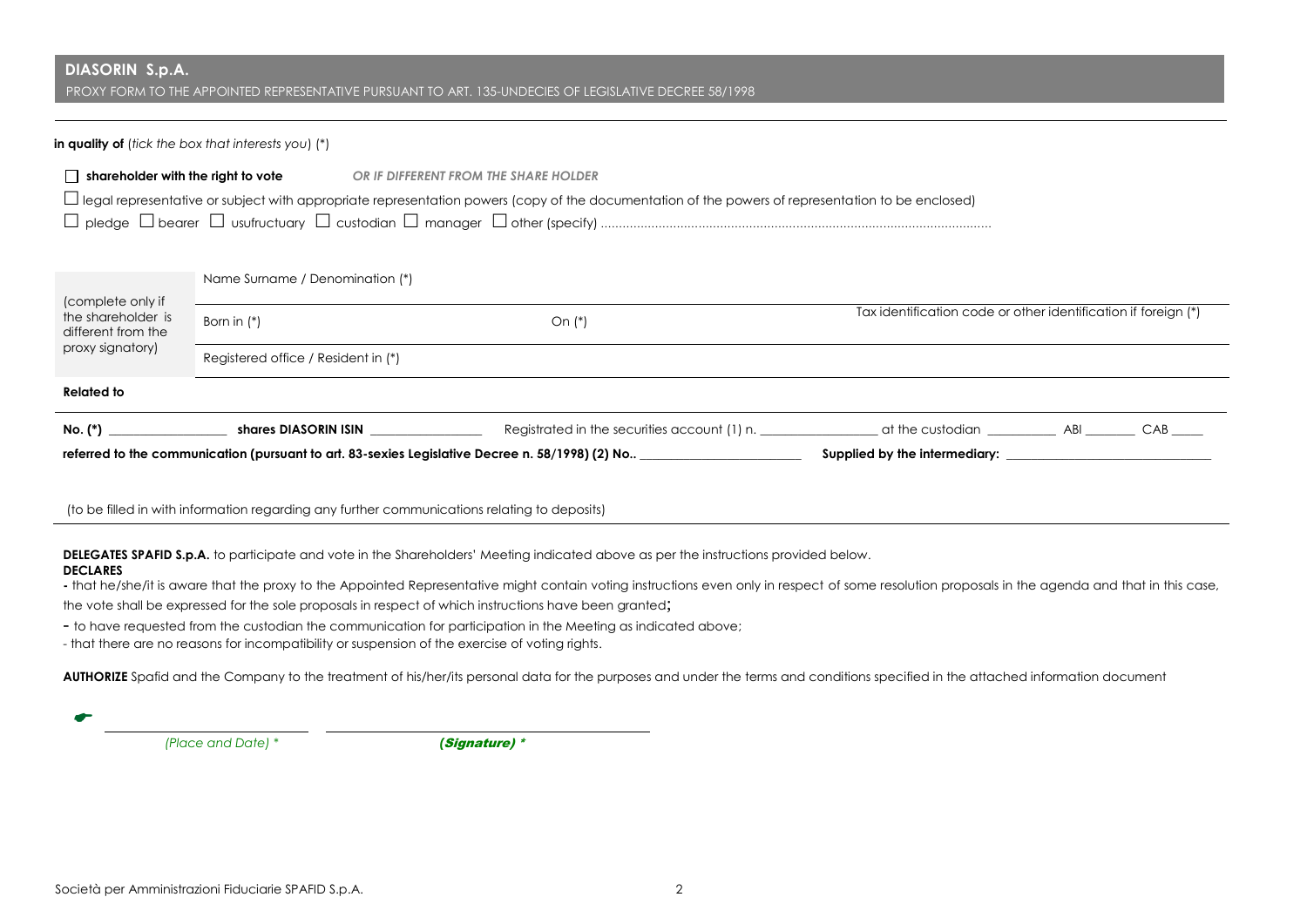# **VOTING INSTRUCTIONS (3)** (**Part 2 of 2)**

intended for the Appointed Representative only - Tick the relevant boxes

### **The undersigned (4)** (*Personal details*)

*(indicate the holder of the right to vote only if different name and surname / denomination) \_\_\_\_\_\_\_\_\_\_\_\_\_\_\_\_\_\_\_\_\_\_\_\_\_\_\_\_\_\_\_\_\_\_\_\_\_\_\_\_\_\_\_\_\_\_\_\_\_\_\_\_\_\_\_\_\_\_\_\_\_\_\_\_\_\_\_\_\_\_\_\_\_\_\_\_\_\_\_\_\_\_\_\_\_\_\_\_\_\_\_\_\_\_\_\_\_\_\_\_\_\_\_\_\_\_* 

Hereby appoints Spafid to vote in accordance with the voting instructions given below at Ordinary General Meeting of DIASORIN to be held exclusively by telecommunications means, on 29 April 2022, at 11.00 a.m., on single call by DIASORIN S.p.A.

### **RESOLUTIONS SUBJECT TO VOTING**

**1. Financial Statements for the year ending on 31 December 2021 and allocation of profit for the year:**

**1.1 Approval of the Financial Statements, subject to review of the Report on Operations for the year ending on 31 December 2021; presentation of the consolidated Financial Statements of the DiaSorin Group for the year ending on 31 December 2021; related and required resolutions;**

| Proposal of the Board of Directors                                                                                                            |                          |                                                     | Tick only one<br>box | $\Box$ In Favour | $\Box$ Against | ∃ Abstain I |
|-----------------------------------------------------------------------------------------------------------------------------------------------|--------------------------|-----------------------------------------------------|----------------------|------------------|----------------|-------------|
| If circumstances occur which are unknown or in the event of a vote on amendments or additions to the resolutions submitted to the meeting (5) |                          |                                                     |                      |                  |                |             |
| Tick only one box                                                                                                                             |                          | <b>Modify the instructions (express preference)</b> |                      |                  |                |             |
| $\,$ confirms the instructions $\,$                                                                                                           | revokes the instructions | □ In Favour :                                       |                      |                  | $\Box$ Against | □ Abstain   |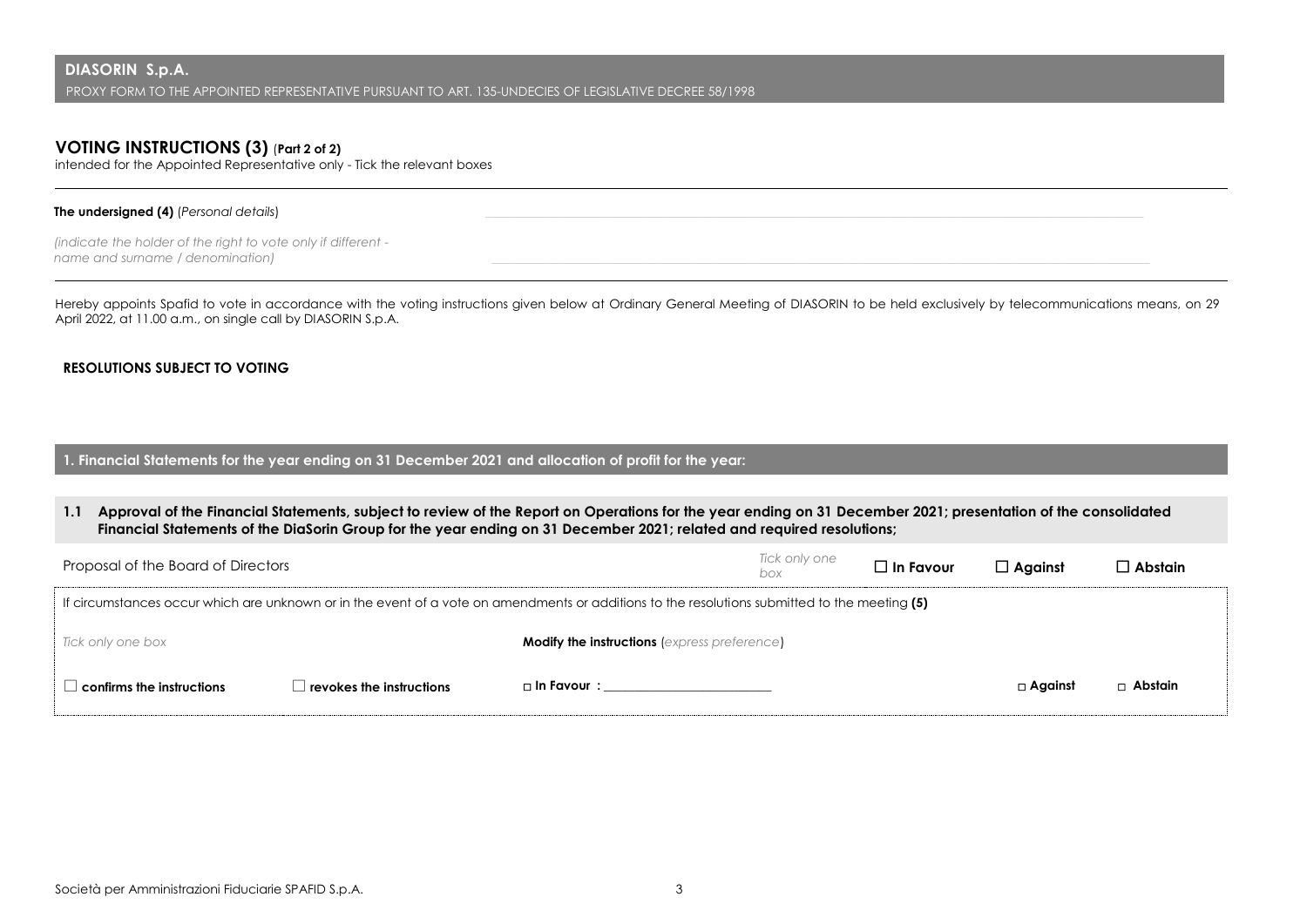PROXY FORM TO THE APPOINTED REPRESENTATIVE PURSUANT TO ART. 135-UNDECIES OF LEGISLATIVE DECREE 58/1998

## **1.2 Proposed allocation of profits; Related and required resolutions.**

| Proposal of the Board of Directors                                                                                                            |                                          |                                                     | Tick only one<br>box | $\Box$ In Favour | $\Box$ Against | $\Box$ Abstain |
|-----------------------------------------------------------------------------------------------------------------------------------------------|------------------------------------------|-----------------------------------------------------|----------------------|------------------|----------------|----------------|
| If circumstances occur which are unknown or in the event of a vote on amendments or additions to the resolutions submitted to the meeting (5) |                                          |                                                     |                      |                  |                |                |
| Tick only one box                                                                                                                             |                                          | <b>Modify the instructions (express preference)</b> |                      |                  |                |                |
| $\Box$ confirms the instructions                                                                                                              | $\perp$ revokes the instructions $\perp$ | $\Box$ In Favour $\colon$                           |                      |                  | $\Box$ Against | □ Abstain      |

**2. Report on the remuneration policy and remuneration paid:**

## **2.1 Approval of the remuneration policy pursuant to Article 123-ter, paragraph 3-ter of Legislative Decree no.58/1998;**

| Proposal of the Board of Directors                                                                                                            |                                  |                                                     | Tick only one<br>box | $\Box$ In Favour | $\Box$ Against | □ Abstain |
|-----------------------------------------------------------------------------------------------------------------------------------------------|----------------------------------|-----------------------------------------------------|----------------------|------------------|----------------|-----------|
| If circumstances occur which are unknown or in the event of a vote on amendments or additions to the resolutions submitted to the meeting (5) |                                  |                                                     |                      |                  |                |           |
| Tick only one box                                                                                                                             |                                  | <b>Modify the instructions (express preference)</b> |                      |                  |                |           |
| $\,$ confirms the instructions $\,$                                                                                                           | $\perp$ revokes the instructions | $\Box$ In Favour $\colon$                           |                      |                  | $\Box$ Against | □ Abstain |

## **2.2 Resolutions on the "Second Section" of the report, pursuant to Article 123-ter, paragraph 6 of Legislative Decree no. 58/1998.**

| Proposal of the Board of Directors                                                                                                            |                          |                                                     | Tick only one<br>box | $\Box$ In Favour | $\Box$ Against | $\square$ Abstain |
|-----------------------------------------------------------------------------------------------------------------------------------------------|--------------------------|-----------------------------------------------------|----------------------|------------------|----------------|-------------------|
| If circumstances occur which are unknown or in the event of a vote on amendments or additions to the resolutions submitted to the meeting (5) |                          |                                                     |                      |                  |                |                   |
| Tick only one box                                                                                                                             |                          | <b>Modify the instructions (express preference)</b> |                      |                  |                |                   |
| $\,$ confirms the instructions $\,$                                                                                                           | revokes the instructions | □ In Favour :                                       |                      |                  | $\Box$ Against | □ Abstain         |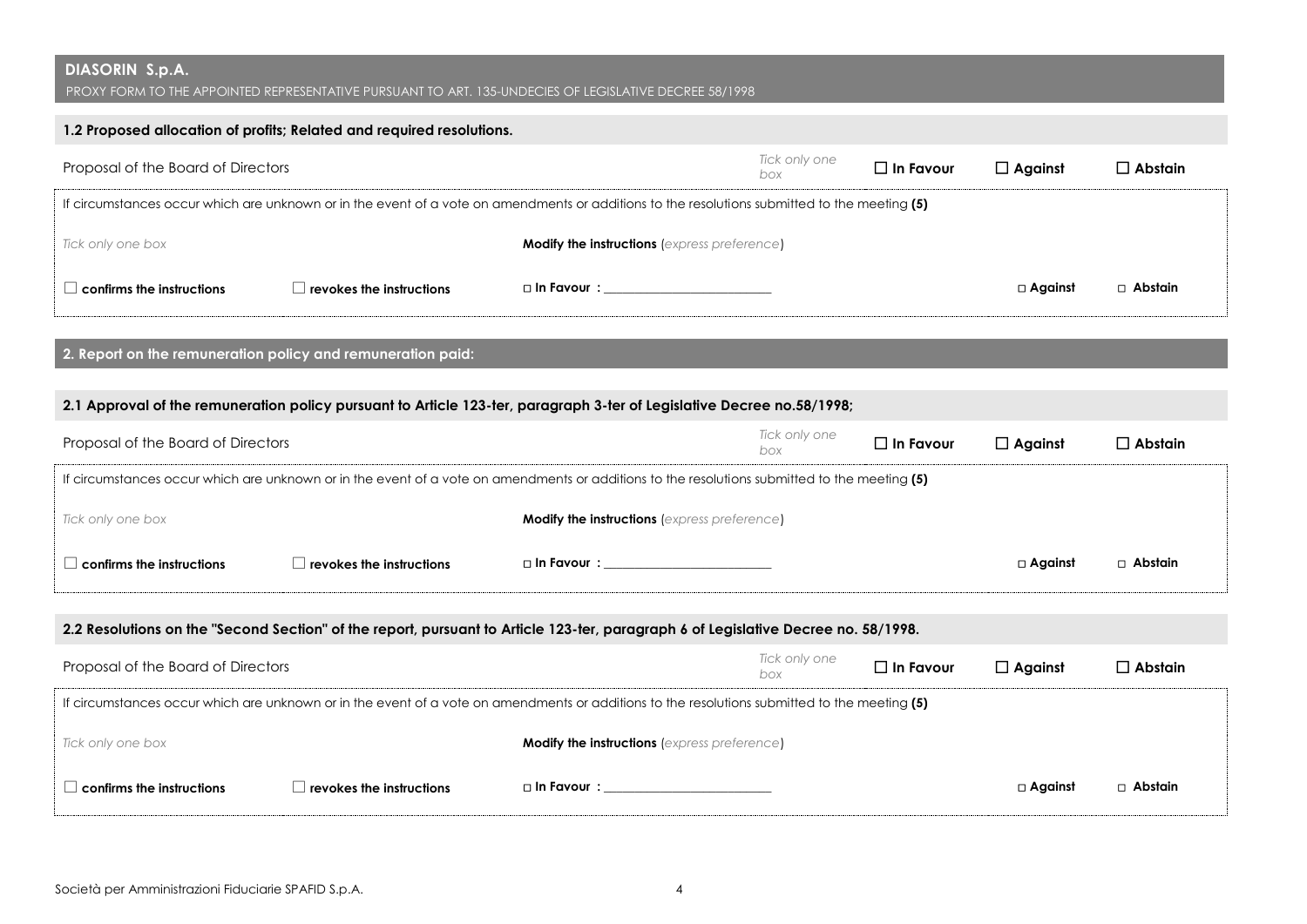## **3. Appointment of the Board of Directors 3. Appointment of the Board of Directors.**

|                                                                                                                                               | 3.1 Determination of the number of members of the Board of Directors;                                                                         |                                                     |                      |                   |                |                |
|-----------------------------------------------------------------------------------------------------------------------------------------------|-----------------------------------------------------------------------------------------------------------------------------------------------|-----------------------------------------------------|----------------------|-------------------|----------------|----------------|
| Proposal of resolution submitted by IP Investimenti e Partecipazioni S.r.l.                                                                   |                                                                                                                                               | Tick only one<br>box                                | $\Box$ In Favour     | $\Box$ Against    | $\Box$ Abstain |                |
|                                                                                                                                               | If circumstances occur which are unknown or in the event of a vote on amendments or additions to the resolutions submitted to the meeting (5) |                                                     |                      |                   |                |                |
| Tick only one box                                                                                                                             |                                                                                                                                               | <b>Modify the instructions (express preference)</b> |                      |                   |                |                |
| $\Box$ confirms the instructions                                                                                                              | $\Box$ revokes the instructions                                                                                                               | $\square$ In Favour $\square$                       |                      |                   | $\Box$ Against | $\Box$ Abstain |
| 3.2 Determining the term of office;                                                                                                           |                                                                                                                                               |                                                     |                      |                   |                |                |
|                                                                                                                                               | Proposal of resolution submitted by IP Investimenti e Partecipazioni S.r.l.                                                                   |                                                     | Tick only one<br>box | $\Box$ In Favour  | $\Box$ Against | $\Box$ Abstain |
|                                                                                                                                               | If circumstances occur which are unknown or in the event of a vote on amendments or additions to the resolutions submitted to the meeting (5) |                                                     |                      |                   |                |                |
| Tick only one box                                                                                                                             |                                                                                                                                               | <b>Modify the instructions (express preference)</b> |                      |                   |                |                |
| $\Box$ confirms the instructions                                                                                                              | $\Box$ revokes the instructions                                                                                                               | $\Box$ In Favour $\colon$                           |                      |                   | $\Box$ Against | $\Box$ Abstain |
|                                                                                                                                               | 3.3 Appointment of the members of the Board of Directors;                                                                                     |                                                     |                      |                   |                |                |
|                                                                                                                                               | List no. 1 submitted by IP Investimenti e Partecipazioni S.r.I. (only list submitted)                                                         |                                                     | Tick only one box    | $\Box$ List no. 1 | $\Box$ Against | $\Box$ Abstain |
| If circumstances occur which are unknown or in the event of a vote on amendments or additions to the resolutions submitted to the meeting (5) |                                                                                                                                               |                                                     |                      |                   |                |                |
| Tick only one box                                                                                                                             |                                                                                                                                               | <b>Modify the instructions (express preference)</b> |                      |                   |                |                |
| $\Box$ confirms the instructions                                                                                                              | $\Box$ revokes the instructions                                                                                                               | $\Box$ In Favour $\colon$                           |                      |                   | $\Box$ Against | $\Box$ Abstain |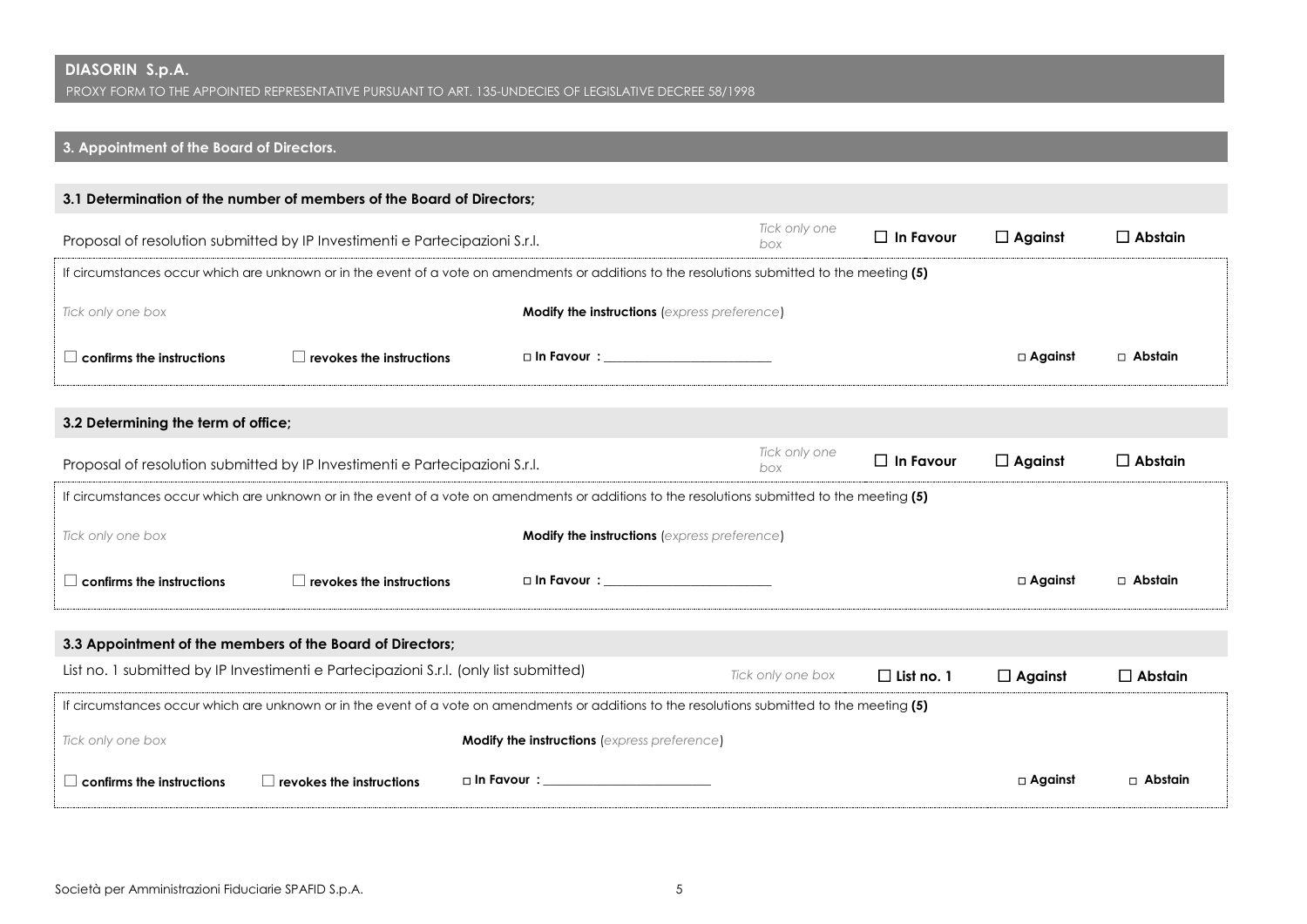PROXY FORM TO THE APPOINTED REPRESENTATIVE PURSUANT TO ART. 135-UNDECIES OF LEGISLATIVE DECREE 58/1998

## **3.4 Determination of remuneration.**

| Proposal of resolution submitted by IP Investimenti e Partecipazioni S.r.l.                                                                   |                                          |                                                     | Tick only one<br>box | $\Box$ In Favour | $\Box$ Against | $\Box$ Abstain |
|-----------------------------------------------------------------------------------------------------------------------------------------------|------------------------------------------|-----------------------------------------------------|----------------------|------------------|----------------|----------------|
| If circumstances occur which are unknown or in the event of a vote on amendments or additions to the resolutions submitted to the meeting (5) |                                          |                                                     |                      |                  |                |                |
| Tick only one box                                                                                                                             |                                          | <b>Modify the instructions (express preference)</b> |                      |                  |                |                |
| $\perp$ confirms the instructions $\perp$                                                                                                     | $\perp$ revokes the instructions $\perp$ | $\Box$ In Favour $\colon$                           |                      |                  | $\Box$ Against | $\Box$ Abstain |

## **4. Appointment of the Board of Statutory Auditors.**

| 4.1 Appointment of Standing Auditors and Substitute Auditors;                                                                                 |                                                     |                                                       |                |                |                |  |
|-----------------------------------------------------------------------------------------------------------------------------------------------|-----------------------------------------------------|-------------------------------------------------------|----------------|----------------|----------------|--|
| Select the chosen list or against / abstained with reference to all the lists                                                                 |                                                     |                                                       |                |                |                |  |
| List no. 1 was submitted by IP Investimenti e Partecipazioni S.r.l.,                                                                          |                                                     | Tick only one box $\Box$ List No. 1 $\Box$ List No. 2 | $\Box$ Aaainst | $\Box$ Abstain |                |  |
| List no. 2 was submitted by institutional investors                                                                                           |                                                     |                                                       |                |                |                |  |
| If circumstances occur which are unknown or in the event of a vote on amendments or additions to the resolutions submitted to the meeting (5) |                                                     |                                                       |                |                |                |  |
| Tick only one box                                                                                                                             | <b>Modify the instructions</b> (express preference) |                                                       |                |                |                |  |
| confirms the instructions<br>revokes the instructions                                                                                         | $\Box$ In Favour $\colon$                           |                                                       |                | $\Box$ Against | $\Box$ Abstain |  |

## **4.2 Appointment of the Chairman of the Board of Statutory Auditors;**

*Pursuant to art. 18 of the Articles of Association and following the submission of two lists, this item on the agenda will not be voted.*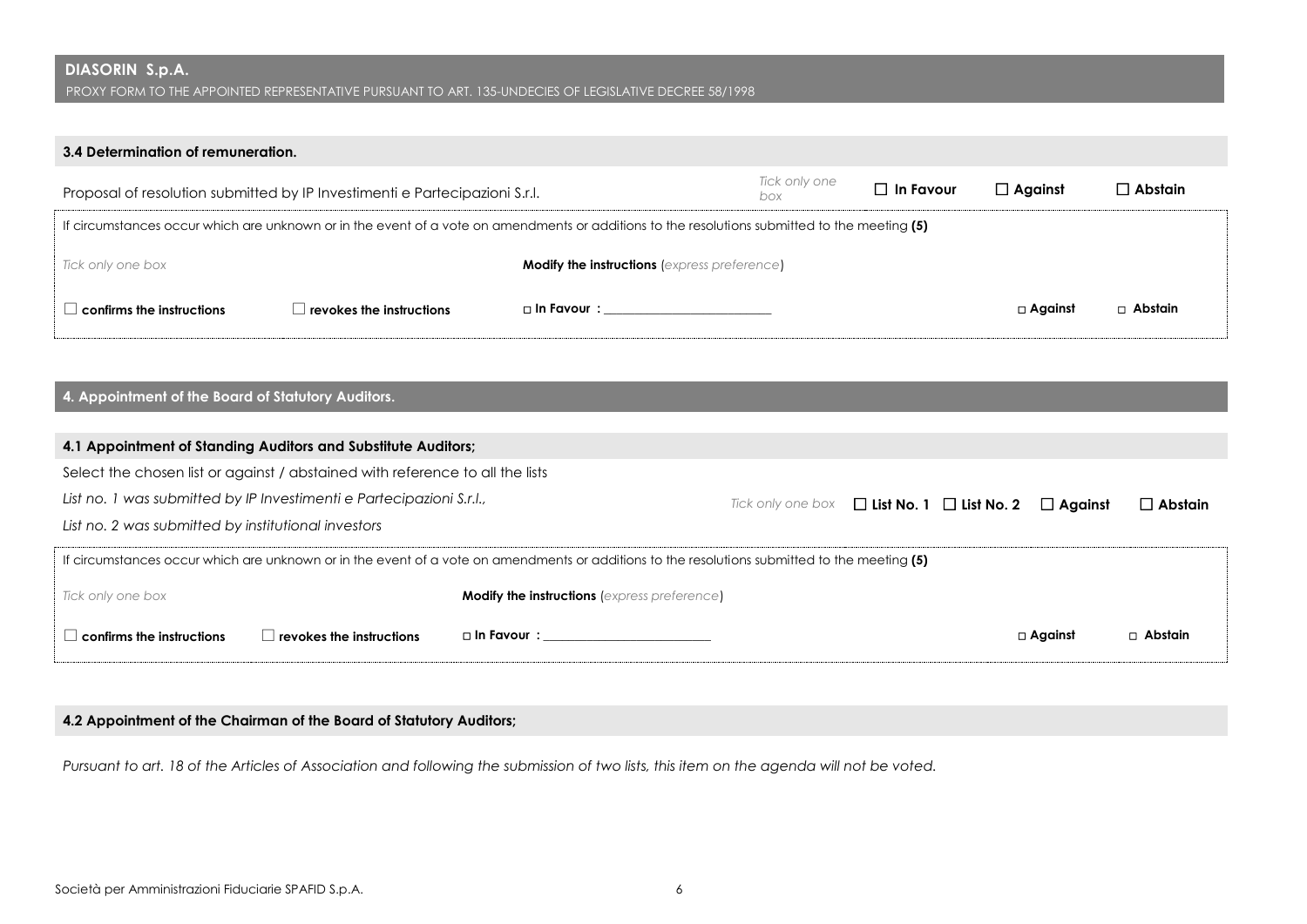| DIASORIN S.p.A. |  |
|-----------------|--|
|-----------------|--|

## **4.3 Determination of remuneration.**

| Proposal of resolution submitted by IP Investimenti e Partecipazioni S.r.l.                                                                   |                                 |                                                     | Tick only one<br>box | $\Box$ In Favour | $\Box$ Against | $\Box$ Abstain |
|-----------------------------------------------------------------------------------------------------------------------------------------------|---------------------------------|-----------------------------------------------------|----------------------|------------------|----------------|----------------|
| If circumstances occur which are unknown or in the event of a vote on amendments or additions to the resolutions submitted to the meeting (5) |                                 |                                                     |                      |                  |                |                |
| Tick only one box                                                                                                                             |                                 | <b>Modify the instructions</b> (express preference) |                      |                  |                |                |
| $\Box$ confirms the instructions                                                                                                              | $\Box$ revokes the instructions | $\Box$ In Favour $\colon$                           |                      |                  | $\Box$ Against | $\Box$ Abstain |

| 5. Resolutions, pursuant to Article 114-bis of Legislative Decree no. 58 of 24 February 1998, concerning the creation of a long-term incentive plan called "Equity Awards |  |
|---------------------------------------------------------------------------------------------------------------------------------------------------------------------------|--|
| <b>Plan". Related and required resolutions.</b>                                                                                                                           |  |

| Proposal of the Board of Directors                                                                                                            |                          |                                                     | Tick only one<br>box | $\Box$ In Favour | $\Box$ Against | $\Box$ Abstain |  |
|-----------------------------------------------------------------------------------------------------------------------------------------------|--------------------------|-----------------------------------------------------|----------------------|------------------|----------------|----------------|--|
| If circumstances occur which are unknown or in the event of a vote on amendments or additions to the resolutions submitted to the meeting (5) |                          |                                                     |                      |                  |                |                |  |
| Tick only one box                                                                                                                             |                          | <b>Modify the instructions (express preference)</b> |                      |                  |                |                |  |
| $\perp$ confirms the instructions                                                                                                             | revokes the instructions | □ In Favour :                                       |                      |                  | $\Box$ Against | □ Abstain      |  |

**6. Authorisation to purchase and possess treasury shares, pursuant to the combined provisions of Arts. 2357 and 2357-ter of the Italian Civil Code, as well as Article 132 of Legislative Decree no. 58 of 24 February 1998 and related implementing provisions.**

| Proposal of the Board of Directors                                                                                                            |                          |                                                     | Tick only one<br>box | $\square$ In Favour | $\Box$ Against | $\square$ Abstain |  |
|-----------------------------------------------------------------------------------------------------------------------------------------------|--------------------------|-----------------------------------------------------|----------------------|---------------------|----------------|-------------------|--|
| If circumstances occur which are unknown or in the event of a vote on amendments or additions to the resolutions submitted to the meeting (5) |                          |                                                     |                      |                     |                |                   |  |
| Tick only one box                                                                                                                             |                          | <b>Modify the instructions (express preference)</b> |                      |                     |                |                   |  |
| $\perp$ confirms the instructions                                                                                                             | revokes the instructions | $\Box$ In Favour $\colon$                           |                      |                     | $\Box$ Against | □ Abstain         |  |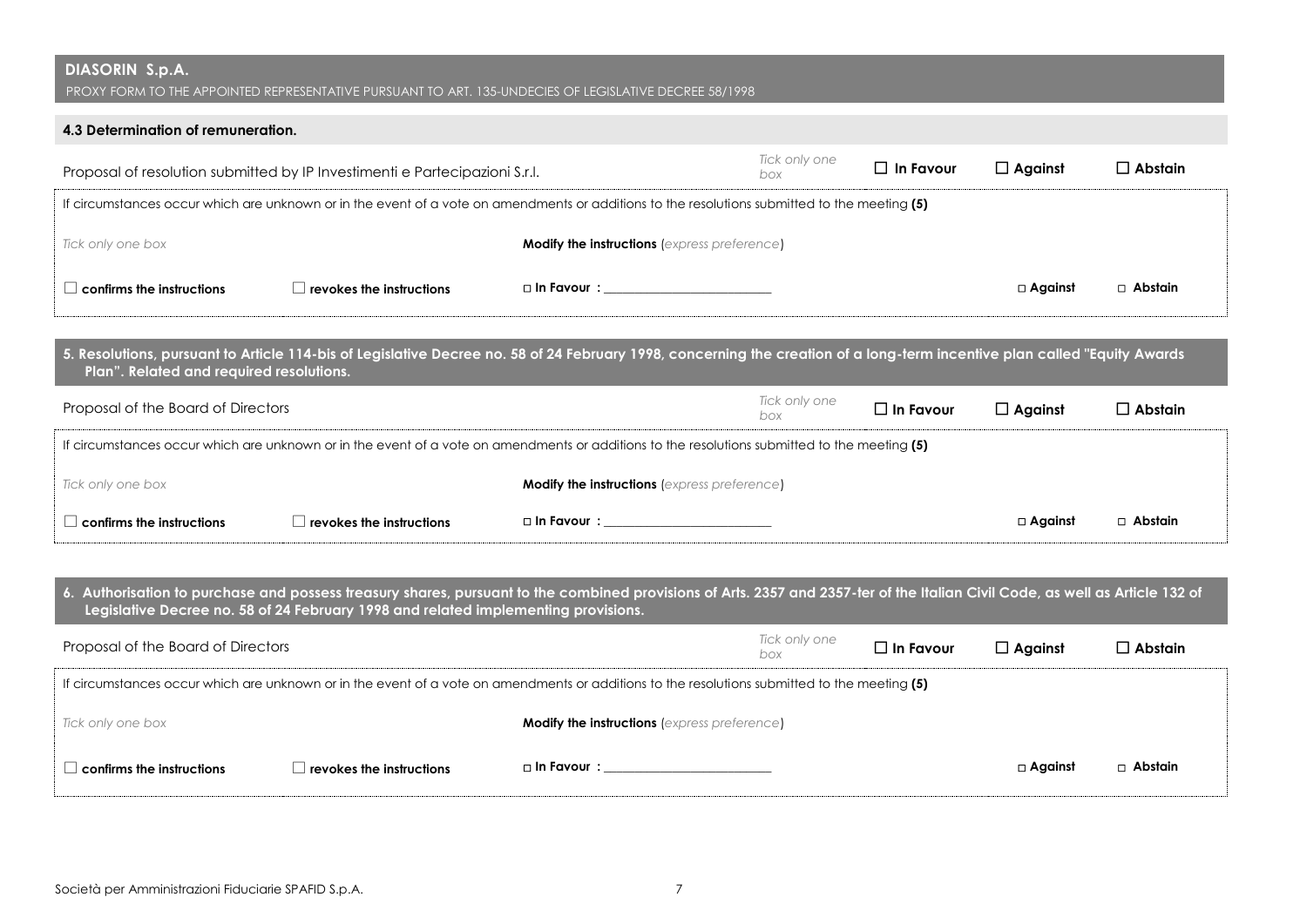|                   | (Place and Date) *                 |                | (Signature) *                                                                                                                                                                                                                                                                  |  |  |
|-------------------|------------------------------------|----------------|--------------------------------------------------------------------------------------------------------------------------------------------------------------------------------------------------------------------------------------------------------------------------------|--|--|
|                   |                                    |                |                                                                                                                                                                                                                                                                                |  |  |
|                   |                                    |                |                                                                                                                                                                                                                                                                                |  |  |
|                   |                                    |                |                                                                                                                                                                                                                                                                                |  |  |
|                   | <b>DIRECTORS' LIABILITY ACTION</b> |                |                                                                                                                                                                                                                                                                                |  |  |
|                   |                                    |                | In case of vote on a directors' liability action pursuant to art. 2393, paragraph 2, of the civil code, proposed by the shareholders on the occasion of the approval of the<br>financial statements, the undersigned appoints the Appointed Representative to vote as follows: |  |  |
| Tick only one box | $\Box$ In Favour                   | $\Box$ Against | $\Box$ Abstain                                                                                                                                                                                                                                                                 |  |  |
|                   |                                    |                |                                                                                                                                                                                                                                                                                |  |  |
|                   |                                    |                |                                                                                                                                                                                                                                                                                |  |  |
|                   | (Place and Date) *                 |                | (Signature) *                                                                                                                                                                                                                                                                  |  |  |
|                   |                                    |                |                                                                                                                                                                                                                                                                                |  |  |
|                   |                                    |                |                                                                                                                                                                                                                                                                                |  |  |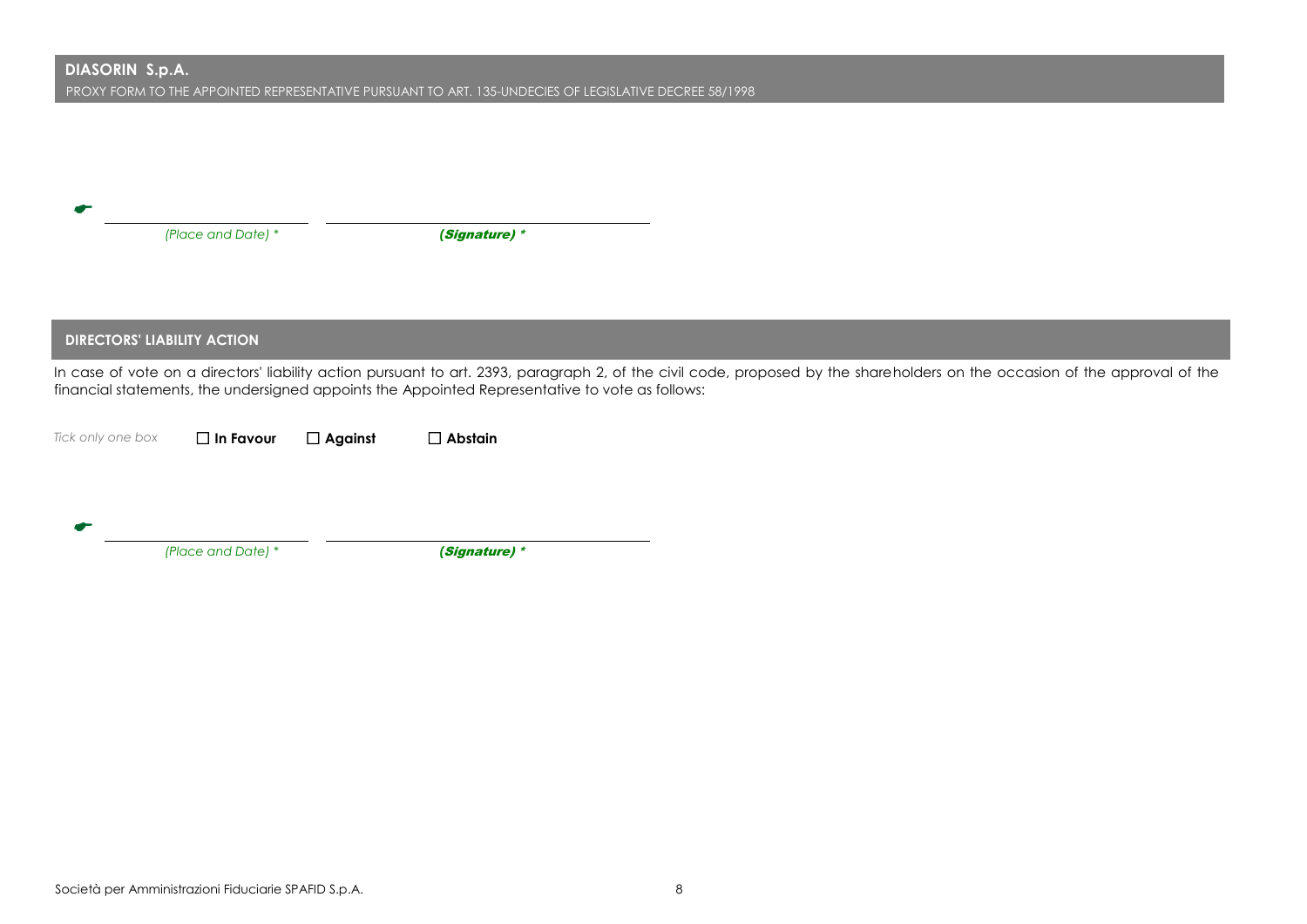#### **INSTRUCTIONS FOR THE FILLING AND SUBMISSION**

#### **The person entitled to do so must request the depositary intermediary to issue the communication for participation in the shareholders' meeting referred to the Art. 83-sexies, Legislative Decree 58/1998)**

- (1) Indicate the number of the securities custody account and the denomination of the depositary intermediary. The information can be obtained from the account statement provided by the intermediary.
- (2) Indicate the Communication reference for the Shareholders' Meeting issued by the depositary intermediary upon request from the person entitled to vote.
- (3) Pursuant to Article 135-undecies, paragraph 3, of Legislative Decree no. 58/1998, "The shares for which the proxy was granted, in full or in part, are counted for the purposes of determining that the meeting has been validly convened. In relation to proposals for which voting instructions were not given, the shareholder's shares do not count towards the calculation of the majority and the proportion of capital required for the approval of resolutions."
- (4) Specify the name and surname/denomination of the holder of voting rights (and the signatory of the Proxy Form and voting instructions, if different).
- (5) With reference to every items of the Agenda, if significant circumstances occur which are unknown at the time of granting the proxy (i.e. absence of proposals of the Board of Directors or absence of proposals indicated by the proposer in the terms of the law and issued by the Company), or if amendments or additions are made to the proposed resolutions put forward to the meeting and which cannot be notified to the proxy grantor, it is possible to choose from the following options: a) confirmation of the voting instruction already expressed; b) modification of the voting instruction already expressed; c) revocation of the voting instruction already expressed. In case no choise is effected by the delegating party, will, as far as possible, confirm the voting instructions given in the main section. If it is not possible to vote according to the instructions given, Spafid will abstain on these matters.

The form of proxy with the relating voting instructions shall be received, in original, by Spafid by the end of the second open market day preceding the date set for the Meeting, **i.e., by 11:59 p.m. of 27 April 2022, together with**:

\_\_\_\_\_\_\_\_\_\_\_\_\_\_\_\_\_\_\_\_\_\_\_\_\_\_\_\_\_\_\_\_\_\_\_\_\_\_\_\_\_\_\_\_\_\_\_\_\_\_\_\_\_\_\_\_\_\_\_\_\_\_\_\_\_\_\_\_\_\_\_\_\_\_\_\_\_\_\_\_\_\_\_\_\_\_\_\_\_\_\_\_\_\_\_\_\_\_\_\_\_\_\_\_\_\_\_\_\_\_\_\_\_\_\_\_\_\_\_\_\_\_\_\_\_\_\_\_\_\_\_\_\_\_\_\_\_\_\_\_\_\_\_\_\_\_\_\_\_\_\_\_\_\_\_\_\_\_\_\_\_\_\_\_\_\_\_\_\_\_\_\_\_\_\_\_\_\_\_\_\_\_

- a copy of an identification document with current validity of the proxy grantor or
- in case the proxy grantor is a legal person, a copy of an identification document with current validity of the interim legal representative or other person empowered with suitable powers, together with adequate documentation to state its role and powers

by one or other of the following two methods:

- i) transmission of an electronically reproduced copy (PDF) to the certified email address assemblee@pec.spafid.it (subject line "Proxy for DIASORIN 2022 Shareholders' Meeting") from one's own certified email address (or, failing that, from one's own ordinary email address, in which case the proxy with voting instructions must be signed with a qualified or digital electronic signature);
- ii) transmission of the original, by courier or registered mail with return receipt, to the following address: Spafid S.p.A., Foro Buonaparte 10, 20121 Milan (Ref. "Proxy for DIASORIN 2022 Shareholders' Meeting"), **sending a copy reproduced electronically (PDF**) in advance by ordinary e-mail to assemblee@pec.spafid.it (subject line: "Proxy for DIASORIN 2022 Shareholders' Meeting")

N.B. For any additional clarification regarding the issue of proxies (and in particular regarding how to complete and send the proxy form and voting instructions), authorized to participate in the general meeting can contact Spafid S.p.A. by email to the following address confidential@spafid.it or by phone at the following telephone numbers (+39) 02.80687319 – 02.80687335 (during open office hours from 9:00 a.m. to 5:00 p.m.).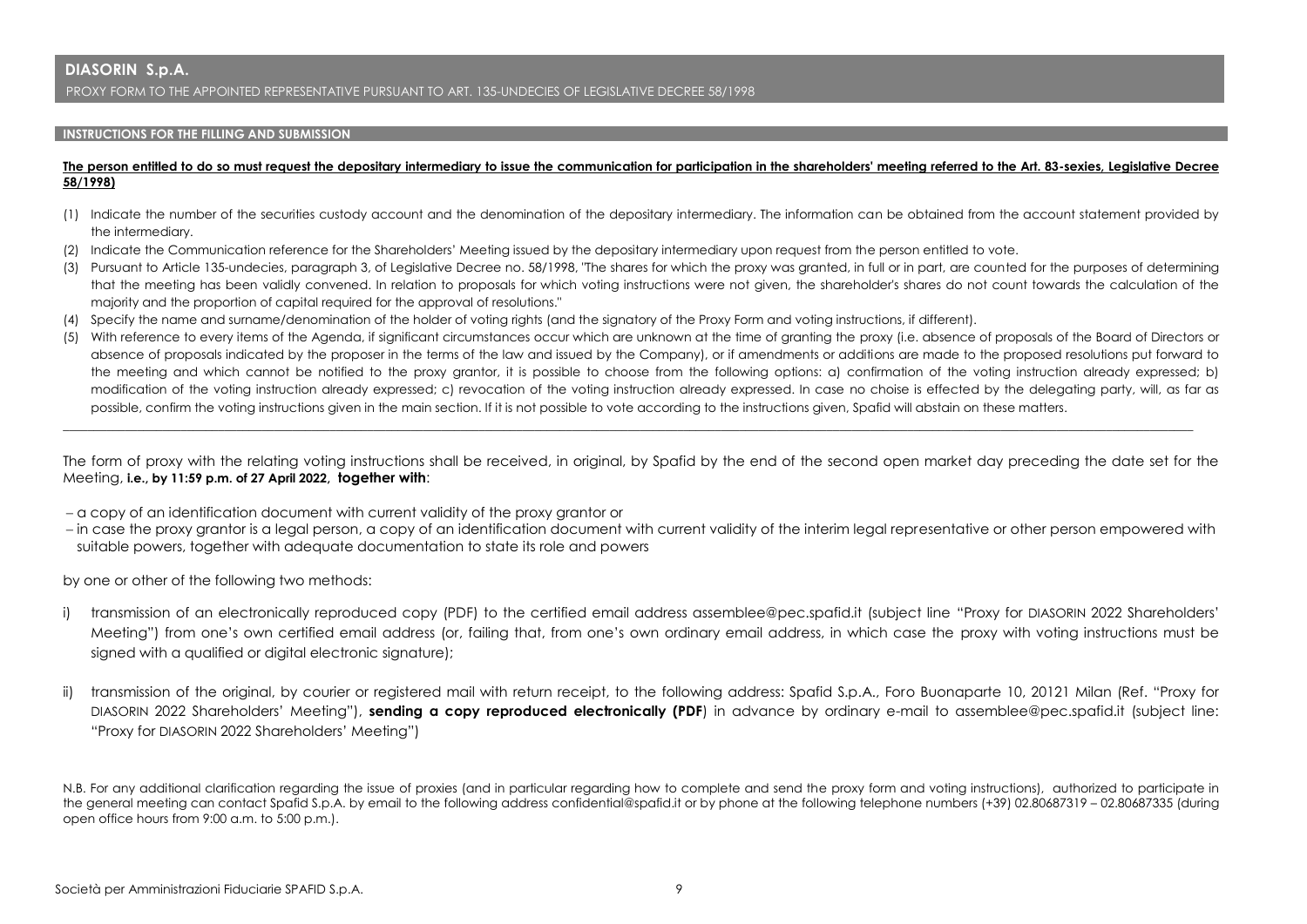### **INFORMATION NOTICE PURSUANT TO ARTICLES 13 AND 14 OF REGULATION EU 2016/679 AND CURRENT NATIONAL LEGISLATION ON PROTECTION OF PERSONAL DATA**

Pursuant to Regulation EU 2016/679 (hereinafter "**GDPR Regulation**" or "**GDPR**") and current national legislation on data protection (hereinafter, together with GDPR, "**Privacy Legislation**"), Spafid S.p.A. with registered office in Milan, Via Filodrammatici 10 (hereinafter the "**Company**" or "**the Controller**") as data controller, is required to an information notice on the use of personal data.

#### **a) Purpose of the processing and why your personal data is required**

All personal data are processed, in compliance with legal provisions and privacy obligations, for activities strictly connected and necessary for the following purposes: (i) purposes that are strictly connected and functional to the execution of contractual obligations, arising from the mandate conferred by the Delegator (or his representative) to the Appointed Representative, concerning representation at the Shareholders' Meeting and the expression of the vote; (ii) purposes connected with law obligations, regulations, European laws, and instructions from competent Authorities or Supervisory and control or bodies. The provision of personal data for such purposes is mandatory. Failure to provide your data will make it impossible for the Company to allow the delegate to participate in the Shareholders' Meeting.

### **b) Legal ground**

Legal ground is compliance with laws, execution of contractual obligations or express consent of the data subject.

#### **c) Processing logics**

The processing of your personal data will take place in compliance with the provisions of the Privacy Law, by means of paper, computer or telematic tools, with logic strictly related to the purposes indicated and, in any case, with methods suitable to guarantee security and confidentiality in accordance with the Privacy Law.

#### **d) Categories of data processed**

In relation to the purposes described above, the Company processes Your personal data (such as i.e. name, surname, address, telephone number, email address, date of birth, identity card, fiscal code, nationality).

#### **e) Communication and dissemination of data**

In order to achieve the purposes listed under letter a), Your personal data will be communicated to the Company employees acting as autorhized encharged of processing. Moreover, your data may be communicated to: a) other Group companies and to subjects that provide support services for the execution of the contract; b) the Issuer of financial instruments in relation to which proxy is conferred, for the fulfilments inherent to representation in the shareholders' meeting and the expression of the vote, the recording and updating of the shareholders' register; c) other subjects, in fulfilment of an obligation of law, regulation or Community legislation, or on the basis of provisions given by Authorities legitimated to do so by law or by supervisory and control bodies. A full and updated list of Group Companies and/or third parties that might receive Your personal data is available at [www.spafid.it](http://www.spafid.it/) - "Privacy" section.

Your personal data might be transmitted outside the European Union only following an adequacy decision by the European Commission or in presence of adequate safeguards under Privacy Regulation (including binding corporate rules and standard data protection clauses).

Personal data processed by the Company are not subject to dissemination.

#### **f) Data retention**

In accordance with the principles of proportionality and necessity, personal data will be stored in a form that allows the data subject identification for a period of time not exceeding the achievement of the purposes for which they where processed, therefore taking into account:

- the need to continue to retain personal data collected for the purpose of offering the services agreed with the user or protecting the legitimate interest of the Controller, as described in the abovementioned purposes,

- the existence of specific regulatory or contractual obligations that require data processing and retention for specific periods of time. The Company adopts reasonable measures to guarantee that incorrect personal data are corrected or deleted.

#### **g) Rights of the data subject**

Data subjects have the right at any time to obtain from the Controller confirmation as to whether personal data concerning him or her are being processed, and to know the content and source, verify their accuracy or request their integration or update, or correction (artt. 15 and 16 of GDPR).Moreover, data subjects have the right to request erasure, restriction of processing, withdrawal of consent, data portability and to complain with the supervisory authority and to oppose themselves in any case, on legitimate grounds, to their processing (art. 17 et seg. of GDPR). These rights may be exercised by written communication accompanied by a valid identity document of the person concerned to be sent to: privacy emittenti@spafid.it. The Controller, directly or through designated units, shall process your request and provide you, without undue delay, with the information on the action taken in respect of your request.

#### **h) Controller and Data Protection Officer**

The data controller is Società per Amministrazioni Fiduciarie "Spafid" S.p.A. with Headquarters at 10, Via Filodrammatici, Milan. Spafid has designated the Group's Data Protection Officer as the Data Protection Officer. The Data Protection Officer may be contacted at the following addresses:

- [DPO.mediobanca@mediobanca.com](mailto:DPO.mediobanca@mediobanca.com)
- [dpomediobanca@pec.mediobanca.com](mailto:dpomediobanca@pec.mediobanca.com)

 Società per Amministrazioni Fiduciarie " SPAFID" S.p.A.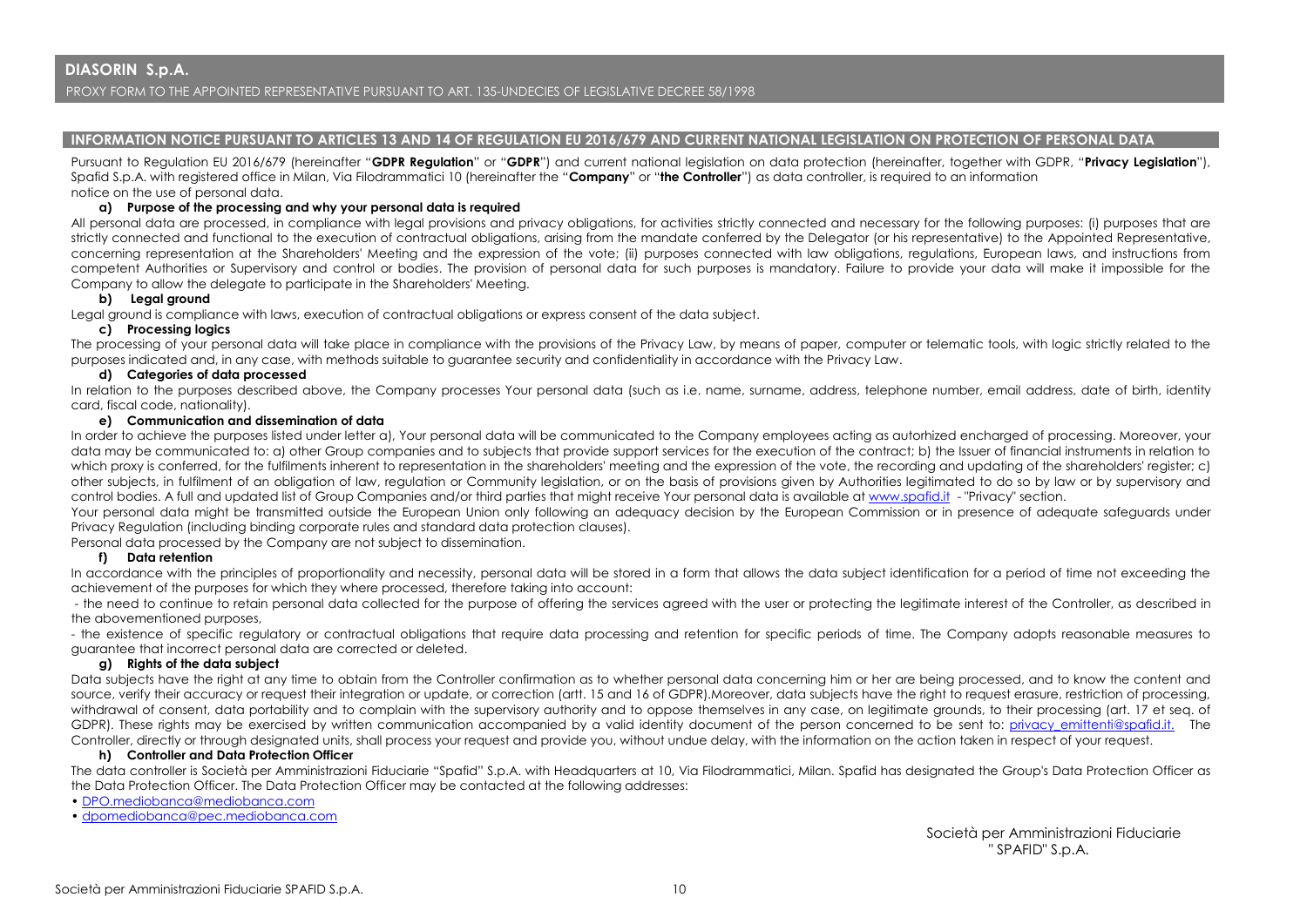## **PRIVACY DISCLAIMER DISCLAIMER PURSUANT ART. 13 AND 14 OF EU REGULATION 2016/679**

We hereby remind you that the information contained in the proxy form shall be processed by DiaSorin S.p.A. – as data processor – to manage the shareholders' meeting in compliance with the applicable data protection law and for the time strictly necessary to achieve the purposes for which the above data have been collected and in compliance with the company's retention policy.

The above data could be disclosed to employees duly authorized to manage your personal information for the above purposes: said data could be disseminated or disclosed to specific third parties in order to comply to an obligation arising from the law or regulation, or on the basis of orders received by Public Authorities duly enabled by the law, or by supervisory bodies; without the data marked as mandatory it will be impossible to allow the proxy holder to take part to the Shareholders' Meeting on your behalf.

The individual can exercise the rights set forth under section 15-22 of GDPR (e.g., to have access to personal data to check their origin and accuracy, to ask for supplementation, update, amendment or deletion or to opt-out form their processing). The individual is also entitled to file a claim in front of the competent supervisory authority. The rights of the individual or any other additional request for information may be exercised, without any formality, contacting the delegate of the Data Processor (Mr. Ulisse Spada, at DiaSorin S.p.A., Via Crescentino snc, 13040 Saluggia - VC).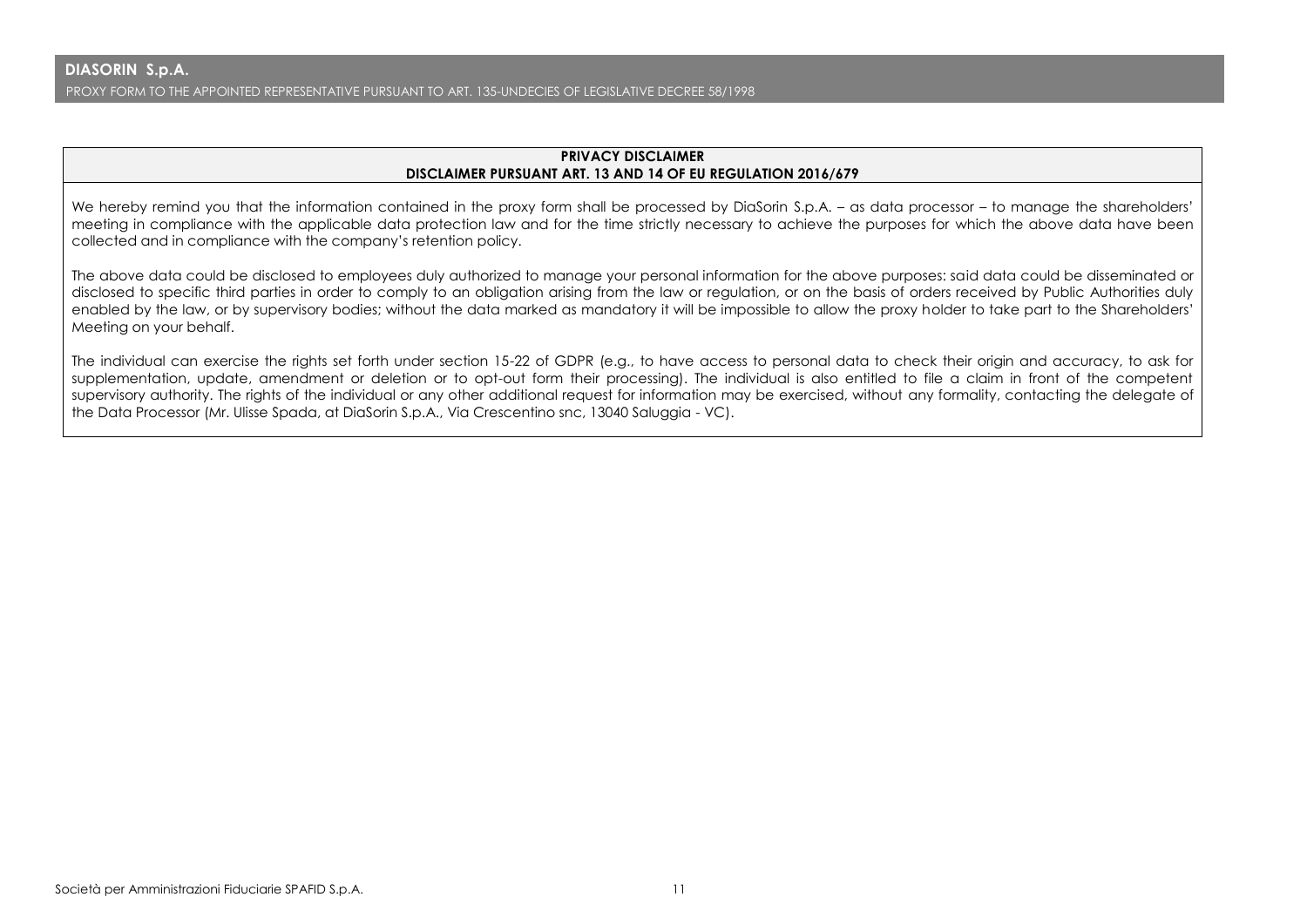#### **Legislative Decree no. 58/1998**

#### **Article 126-***bis*

### **(Integration of the agenda of the shareholders' meeting and presentation of new proposed resolutions)**

1. Shareholders, who individually or jointly account for one fortieth of the share capital may ask, within ten days of publication of the notice calling the shareholders' meeting, or within five days in the event of calling the meeting in accordance with article 125-bis, subsection 3 or article 104, subsection 2, for the integration of the list of items on the agenda, specifying in the request, the additional items they propose or presenting proposed resolution on items already on the agenda. The requests, together with the certificate attesting ownership of the share, are presented in writing, by correspondence or electronically, in compliance with any requirements strictly necessary for the identification of the applicants indicated by the company. Those with voting rights may individually present proposed resolutions in the shareholders' meeting. For cooperative companies the amount of the capital is determined by the statutes also in derogation of article 135.

2. Integrations to the agenda or the presentation of further proposed resolutions on items already on the agenda, in accordance with subsection 1, are disclosed in the same ways as prescribed for the publication of the notice calling the meeting, at least fifteen days prior to the date scheduled for the shareholders' meeting. Additional proposed resolutions on items already on the agenda are made available to the public in the ways pursuant to article 125-ter, subsection 1, at the same time as publishing news of the presentation. Terms are reduced to seven days in the case of shareholders' meetings called in accordance with article 104, subsection 2 or in the case of a shareholders' meeting convened in accordance with article 125-bis, subsection 3.

3. The agenda cannot be supplemented with items on which, in accordance with the law, the shareholders' meeting resolved on proposal of the administrative body or on the basis of a project or report prepared by it, other than those specified under article 125-ter, subsection 1.

4. Shareholders requesting integration in accordance with subsection 1 shall prepare a report giving the reason for the proposed resolutions on the new items for which it proposes discussion or the reason relating to additional proposed resolutions presented on items already on the agenda. The report is sent to the administrative body within the final terms for presentation of the request for integration. The administrative body makes the report available to the public, accompanied by any assessments, at the same time as publishing news of the integration or presentation, in the ways pursuant to article 125-ter, subsection 1.

5. If the administrative body, or should it fail to take action, the board of auditors or supervisory board or management control committee fail to supplement the agenda with the new items or proposals presented in accordance with subsection 1, the court, having heard the members of the board of directors and internal control bodies, where their refusal to do so should prove to be unjustified, orders the integration by decree. The decree is published in the ways set out by article 125-ter, subsection 1.

### **Article 135-***decies*

### **(Conflict of interest of the representative and substitutes)**

1. Conferring proxy upon a representative in conflict of interest is permitted provided that the representative informs the shareholder in writing of the circumstances giving rise to such conflict of interest and provided specific voting instructions are provided for each resolution in which the representative is expected to vote on behalf of the shareholder. The representative shall have the onus of proof regarding disclosure to the shareholder of the circumstances giving rise to the conflict of interest. Article 1711, second subsection of the Italian Civil Code does not apply.

2. In any event, for the purposes of this article, conflict of interest exists where the representative or substitute:

- a) has sole or joint control of the company, or is controlled or is subject to joint control by that company;
- b) is associated with the company or exercises significant influence over that company or the latter exercises significant influence over the representative;
- c) is a member of the board of directors or control body of the company or of the persons indicated in paragraphs a) and b);
- d) is an employee or auditor of the company or of the persons indicated in paragraph a);
- e) is the spouse, close relative or is related by up to four times removed of the persons indicated in paragraphs a) to c);
- f) is bound to the company or to persons indicated in paragraphs a), b), c) and e) by independent or employee relations or other relations of a financial nature that compromise independence.

3. Replacement of the representative by a substitute in conflict of interest is permitted only if the substitute is indicated by the shareholder. In such cases, subsection 1 shall apply. Disclosure obligations and related onus of proof in any event remain with the representative.

4. This article shall also apply in cases of share transfer by proxy.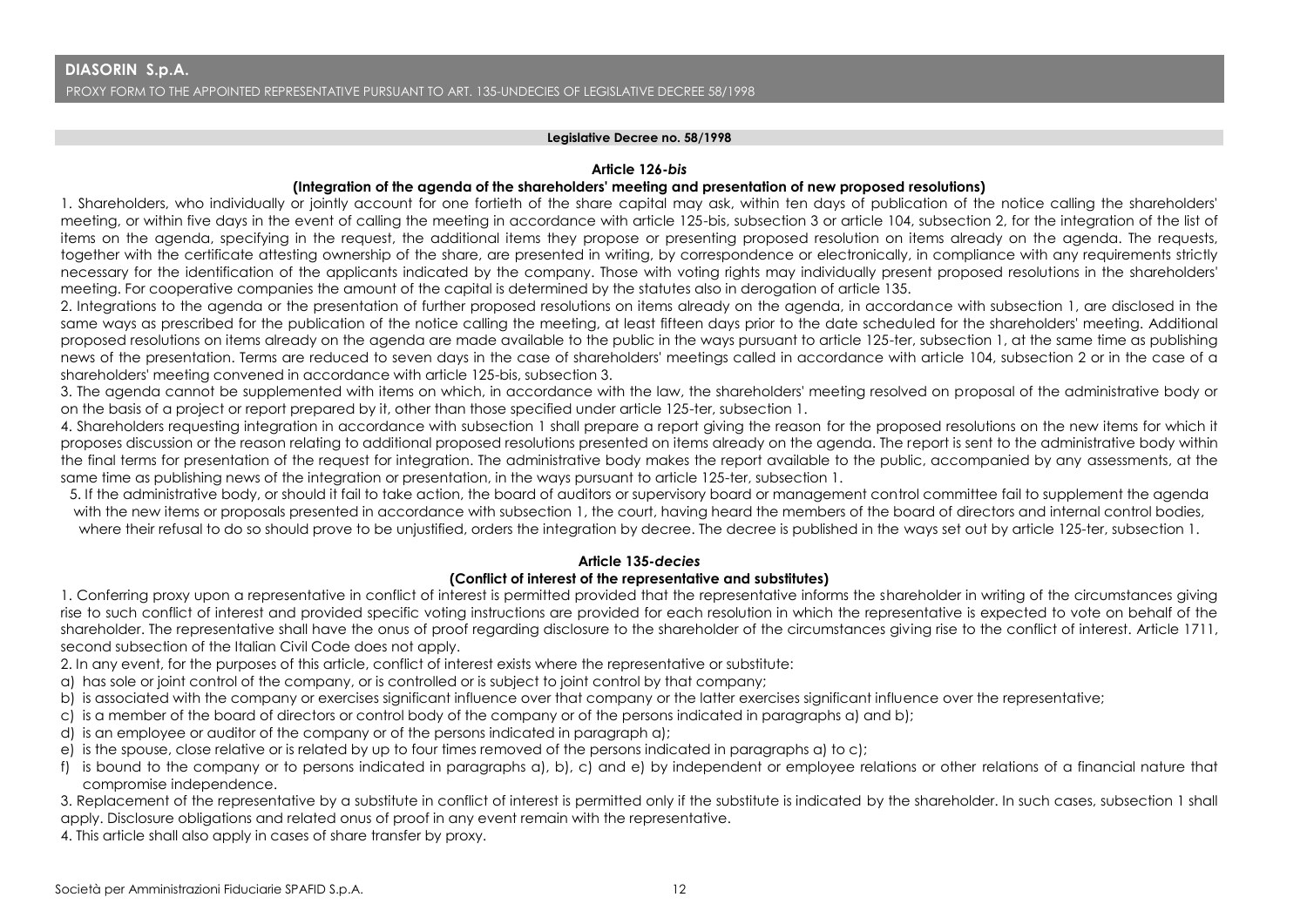## **Article 135-***undecies* **(Appointed representative of a listed company)**

1. Unless the Articles of Association decree otherwise, companies with listed shares designate a party to whom the shareholders may, for each shareholders' meeting and within the end of the second trading day prior to the date scheduled for the shareholders' meeting, including for callings subsequent to the first, a proxy with voting instructions on all or some of the proposals on the agenda. The proxy shall be valid only for proposals on which voting instructions are conferred.

2. Proxy is conferred by signing a proxy form, the content of which is governed by a Consob regulation. Conferring proxy shall be free of charge to the shareholder. The proxy and voting instructions may be cancelled within the time limit indicated in subsection 1.

3. Shares for which full or partial proxy is conferred are calculated for the purpose of determining due constitution of the shareholders' meeting. With regard to proposals for which no voting instructions are given, the shares are not considered in calculating the majority and the percentage of capital required for the resolutions to be carried.

4. The person appointed as representative shall any interest, personal or on behalf of third parties, that he or she may have with respect to the resolution proposals on the agenda. The representative must also maintain confidentiality of the content of voting instructions received until scrutiny commences, without prejudice to the option of disclosing such information to his or her employees or collaborators, who shall also be subject to confidentiality obligations. The party appointed as representative may not be assigned proxies except in compliance with this article.

5. By regulation pursuant to subsection 2, Consob may establish cases in which a representative failing to meet the indicated terms of Article 135-*decies* may express a vote other than that indicated in the voting instructions.

## **Civil Code**

## **Art. 2393 (Directors liability action)**

1. The liability action against the directors is started upon resolution of the meeting also when the company is in liquidation.

2. The resolution concerning the directors' liability can be adopted on the occasion of the discussion of the financial statements, although not indicated in the item of the agenda, when it concerns circumstances occurred in the same financial year.

3. The liability action can also be started upon resolution of the Supervisory Board adopted by two thirds of its members.

4. The action must be started within five years from the termination of office of the director.

5. The resolution concerning the directors' liability action implies the revocation from office of the directors against whom it is started, provided that it is approved by at least one fifth of the share capital. In this case the meeting provides for their replacement.

6. The company can waive the directors' liability action and can compromise, provided that the waiver and the settlement are expressly approved by the meeting and provided also that a minority of shareholders representing at least one fifth of the share capital does not vote against or, in case of issuers of financial instruments widely distributed among the public, at least one twentieth of the share capital or the different quantity provided for by the by-laws for the exercise of the directors' liability action pursuant to first and second paragraph of art. 2393-*bis*.

## **Decree Law no. 18 of 17 March 2020 (as converted with modification by Law 24th April 2020 no. 27 and as extended by effect of art. 3, D.L. 228/2021 as converted with modifications by Law 25th February 2022 n. 15)**

## **Article 106 (Rules for the conduct of shareholders' meetings)**

[...] 4. Companies with listed shares may appoint the representative required by Article 135-undecies of Leaislative Decree No. 58 of February 24, 1998, even if the Bylaws provide otherwise. The same companies may also provide in the notice of call that attendance at the shareholders' meeting shall take place exclusively through the Appointed representative designated pursuant to article 135-undecies of legislative decree no. 58 of 24 February 1998; the aforementioned Appointed representative may